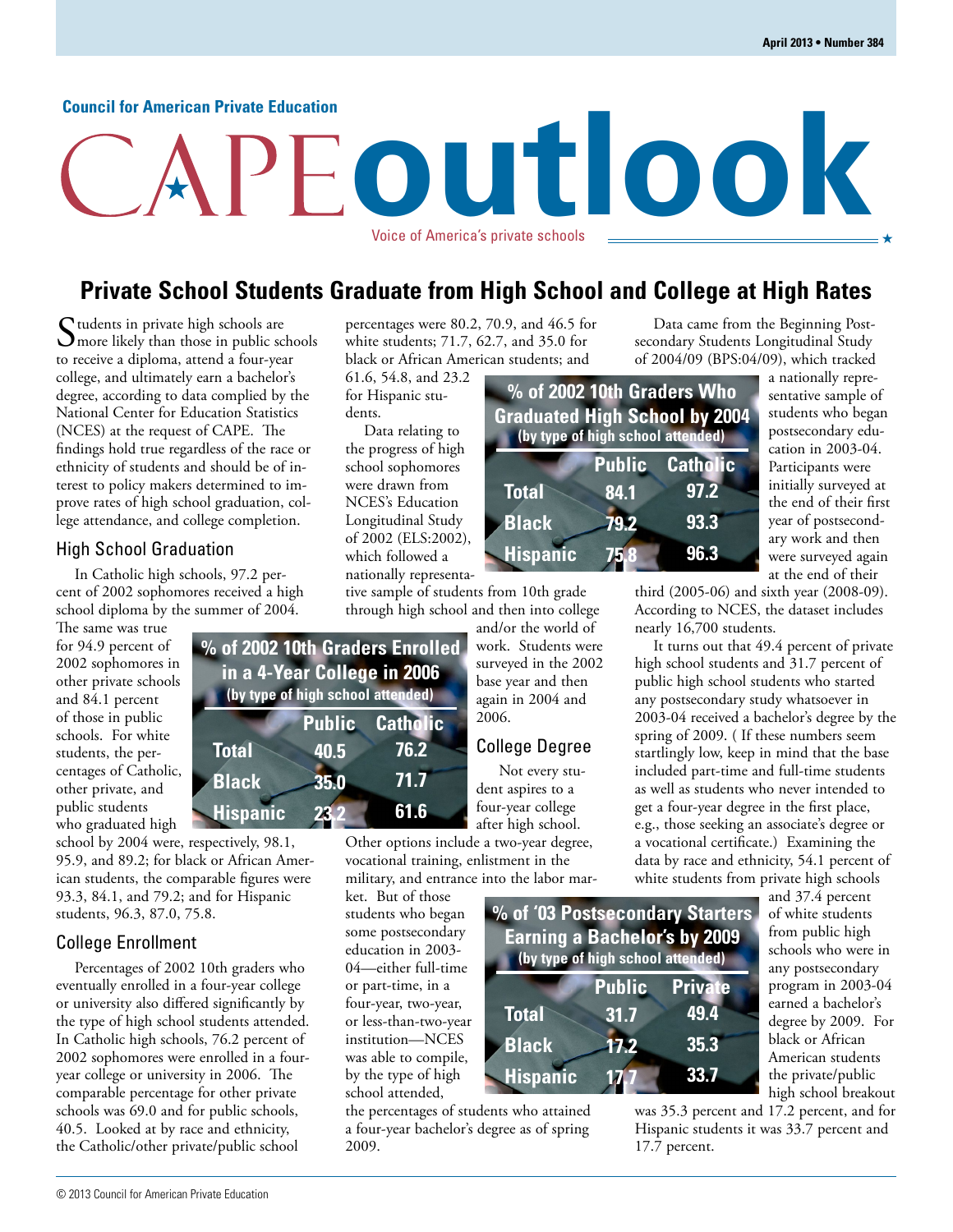## CAPE

**CAPE** member organizations: Agudath Israel of America

American Montessori Society

Association Montessori International–USA

Association of Christian Schools International

Association of Christian Teachers and Schools

Association of Waldorf Schools of N.A.

Christian Schools International

Evangelical Lutheran Church in America

Friends Council on Education

Lutheran Church–Missouri Synod

National Association of Episcopal Schools

National Association of Independent Schools

National Catholic Educational Association

National Christian School Association

Oral Roberts University Educational Fellowship

Seventh-day Adventist Board of Education

United States Conference of Catholic Bishops

Wisconsin Evangelical Lutheran Synod Schools

33 Affiliated State Organizations

a coalition of national associations serving private schools K-12 Executive Director: Joe McTighe

**Outlook is published monthly (September to June) by CAPE. An annual subscription is \$35. ISSN 0271-1451**

13017 Wisteria Drive #457 Germantown, MD 20874 (tel) 301-916-8460 (fax) 301-916-8485 (email) cape@capenet.org

#### **www.capenet.org**

★ ★ ★

## **How to Get the Best Teachers in the World**

With research clearly demonstrating that the quality of teachers is the most significant schoolrelated influence on the achievement of students, what can we do to strengthen teacher quality? That's the question that distinguished author and scholar John Chubb, interim CEO of Education Sector and soon-to-be president of the National Association of Independent Schools, discussed with CAPE's board of directors and state representatives at a meeting in Washington, DC, on March 11.

Chubb's most recent book, *The Best Teachers* 

*in the World: Why We Don't Have Them and How We Could*, served as focus for the energizing exchange.

Chubb pointed out that despite the lofty ambitions of presidents and policy makers over the past two generations to have America's schools be the best in the world, the nation has fallen far short of that mark, with student performance ranking somewhere in the middle of the international pack.

So how do we improve our standing? For Chubb, a key component is the "contribution of the individual teacher,"

a factor "that has emerged now in countless studies as the most important driver of achievement." To illustrate how vital teachers are to student success, Chubb said that if a student in the lowest quartile of performance had a chance to work for several consecutive years with teachers in the top quartile of effectiveness, the student herself would likely move to the top quartile. "That's the power of the influence of effective teachers," he said.

With teachers being the school-based factor that matters most, Chubb concludes that to have high-performing students, you need high-performing teachers. "How can you have the best students in the world if you don't also have the best teachers in the world?" he asked.

But the barriers to having the best teachers are significant. For one, schools tend to recruit teachers who have not been the best students themselves. Chubb said the average combined math and verbal SAT score for elementary school teachers is 960, which is below the national average of 1000. Another barrier is that teachers are generally being prepared in low-ranking universities. And a third obstacle is that working conditions and salaries are not always that attractive.

How do we overcome the obstacles and at-

tract effective and bright teachers? Chubb offered three suggestions. The first is to use technology to change the instructional delivery model, freeing teachers from routine tasks and allowing them to work with smaller groups of students on higher-order skills. As an illustration, he pointed to one school where students rotate in small groups among three sessions: teacher-led classes, computer-assisted instruction, and project-based activities with peers. The model enables fewer teachers to staff the school but gives both teachers and students the benefit



John Chubb, interim CEO of Education Sector (photo from Education Sector)

of interacting in manageable groups. Incorporating technology to support instruction for part of the day would allow schools to spread existing salary expenditures over fewer teaches, thereby boosting teacher pay and, in turn, attracting better teachers.

A second way to attract the best teachers is "to get our major universities much more involved in teacher preparation." Chubb cited Peabody College at Vanderbilt University as an example of a top school of education that is attracting high-caliber candidates and preparing excellent teachers.

Chubb's third suggestion is to ensure that schools are guided by great heads and principals who know not only how to recruit, train, and evaluate teachers but also how to build a culture and organizational structure that fosters success.

Turning to private schools, Chubb suggested that since such schools do not require teacher certification, they are free to consider more essential qualifications when recruiting teachers, such as knowledge of subject matter. Further, private school heads tend to focus on academics, which Chubb called a great strength. Also, the schools themselves are independent of state control, which means they "face the future with more flexibility than our government schools."

One challenge for private schools is to find ways to incorporate instructional technology into an education and business model that works for families and matches the school's culture. Another challenge is finding ways to draw great teachers in a market that is now competing with organizations like Teach for America as well as some attractive charter schools.

"In education, I think talent…is everything," said Chubb. It's a "people enterprise," and schools should focus on how to get "the very best people."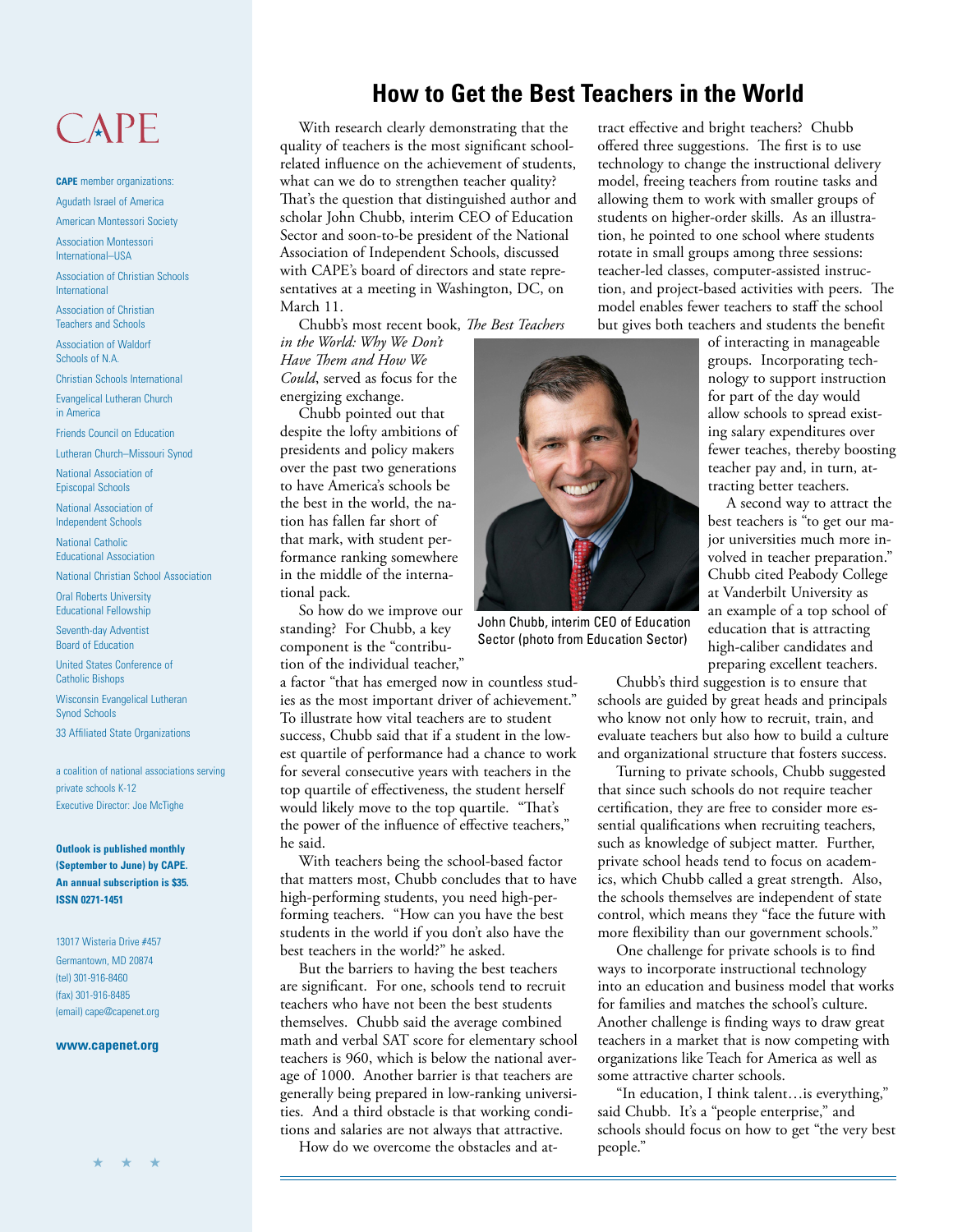### **Brookings Scholar Talks Choice to CAPE Leaders**

With school choice offering a promising road to education reform, is there an objective way to measure the extent to which school districts are actually providing families with meaningful options? Should federal pre-K policy allow parents to choose their child's preschool? What are the upsides and downsides of President Obama's pre-K proposal?

These and several related topics served as the center of a stimulating discussion between Grover J. "Russ" Whitehurst, director of the Brookings Institution's Brown Center on Education Policy, and leaders of private education during a luncheon sponsored by CAPE on March 11 in Washington, DC.

Whitehurst described the Brown Center's Education Choice and Competition Index (ECCI), which grades over 100 school districts using scoring rubrics in 13 categories, such as the availability of alternative schools (including charter schools, magnet schools, and affordable private schools), access to

we're doing," he said. Children show up at the start of school with enormous differences in readiness based on family background. He cited, as an example, a study by Betty Hart and Todd Risley that found, among other things, that by age 3, children in professional families had heard, on average, 11 million words spoken by parents, while children in poor families had

Russ Whitehurst discusses the Education Choice and Competition Index on a Brookings Institution video.

virtual education, and whether funding follows students. The ECCI ranked the Recovery District in New Orleans at the top of the list, giving it an overall grade of A, including high scores for a choice architecture that uses an algorithm created by a Nobel Prize winner to match students to the schools their parents prefer. Whitehurst said New Orleans also has an extensive "private school marketplace" supported by state vouchers.

A Brown Center report on the ECCI explores the advantages of educational choice and competition. For starters, "The evidence is overwhelming that parents in schools of choice are more satisfied with their children's schools than are parents whose children are assigned to a school by a school district," according to the report. Equity for low-income and minority students is another advantage in that such students too often are assigned to schools of "poor quality and low effectiveness in raising student achievement." Choice also breeds innovation, productivity, and efficiency. "Introducing more choice and competition in K-12 education has the potential both to lower costs and raise achievement," states the report, whose principal author was Whitehurst.

Turning to pre-K policy, Whitehurst offered

levels of preparedness predict performance in later grades, graduation rates, college attendance rates, and even adult income. "Anything you care about is predicted by these early childhood differences," he said.

heard just three million words. The disparity in vocabulary between the two groups of children was staggering.

What's more, entry

some context about the relative contributions of school and family to educational outcomes. Referring to 10 years of data on public school students in Florida and North Carolina that he and colleagues at the Brown Center analyzed, Whitehurst reported that only about 10 percent of academic outcome is attributable to factors within the control of a school system. "So whenever we think about preschool education, we have necessarily to keep the family in the focus of what

Whitehurst expressed concern about overselling the benefits of pre-K, despite positive findings from two well-cited studies (the Perry Preschool Study and the Abecedarian Study), which he described as research on high-cost, multi-year, intensive, "hothouse" interventions that typical one-year, modestly funded statewide pre-K programs are not likely to match.

Analyzing President Obama's pre-K plan, Whitehurst said he liked that it is means-tested and targeted towards lower income families, that it pays attention to outcomes and assessment data, and that it is decentralized to states.

On the downside, the president's plan calls for paying preschool teachers the same as K-12 teachers, which Whitehurst called a recipe for prohibitive costs and happy teacher unions. Another flaw is the apparent intention of putting pre-K programs under the charge of school districts, some of which are failing to educate K-12 students. Whitehurst also fears that the plan may not offer parents much, if any, school choice, effectively consigning children to a district's preschool with a standardized curriculum.

## **The Indy 5-0**

In a decisive 5-0 ruling, the Indiana Supreme Court last month erased any doubts about the constitutionality of the state's Choice Scholarship Program, paving the way for the program's growth and offering a legal roadmap for other states.

The Indiana program, one of the most expansive in the country, provides assistance to low- and middle-income families to help their children attend private schools. Over 9,400 students take advantage of the scholarships, up from 4,000 last year.

The court tackled head-on the Blaine provision in the Indiana Constitution, which prohibits state spending "for the benefit of any religious or theological institution." Citing as examples fire and police protection, water service, and paved sidewalks, the court said it was "inconceivable" that the framers of the constitution "intended to expansively prohibit any and all government expenditures from which a religious or theological institution derives a benefit."

The primary beneficiary of such services is the public, said the court, while any benefit to religious institutions "though potentially substantial, is ancillary and indirect." Similarly, "The direct beneficiaries under the voucher program are the families of eligible students and not the schools selected by the parents for their children to attend."

Since dozens of states have similar provisions in their constitutions, the rationale used by Indiana's highest court could serve as a jurisprudential template.

Dick Komer, senior attorney at the Institute for Justice, which represented parents of scholarship students in the case, said the decision "will have national implications" essentially because "the court's reasoning will be highly persuasive to other state courts that evaluate the constitutionality of their state's school choice program."

★ ★ ★